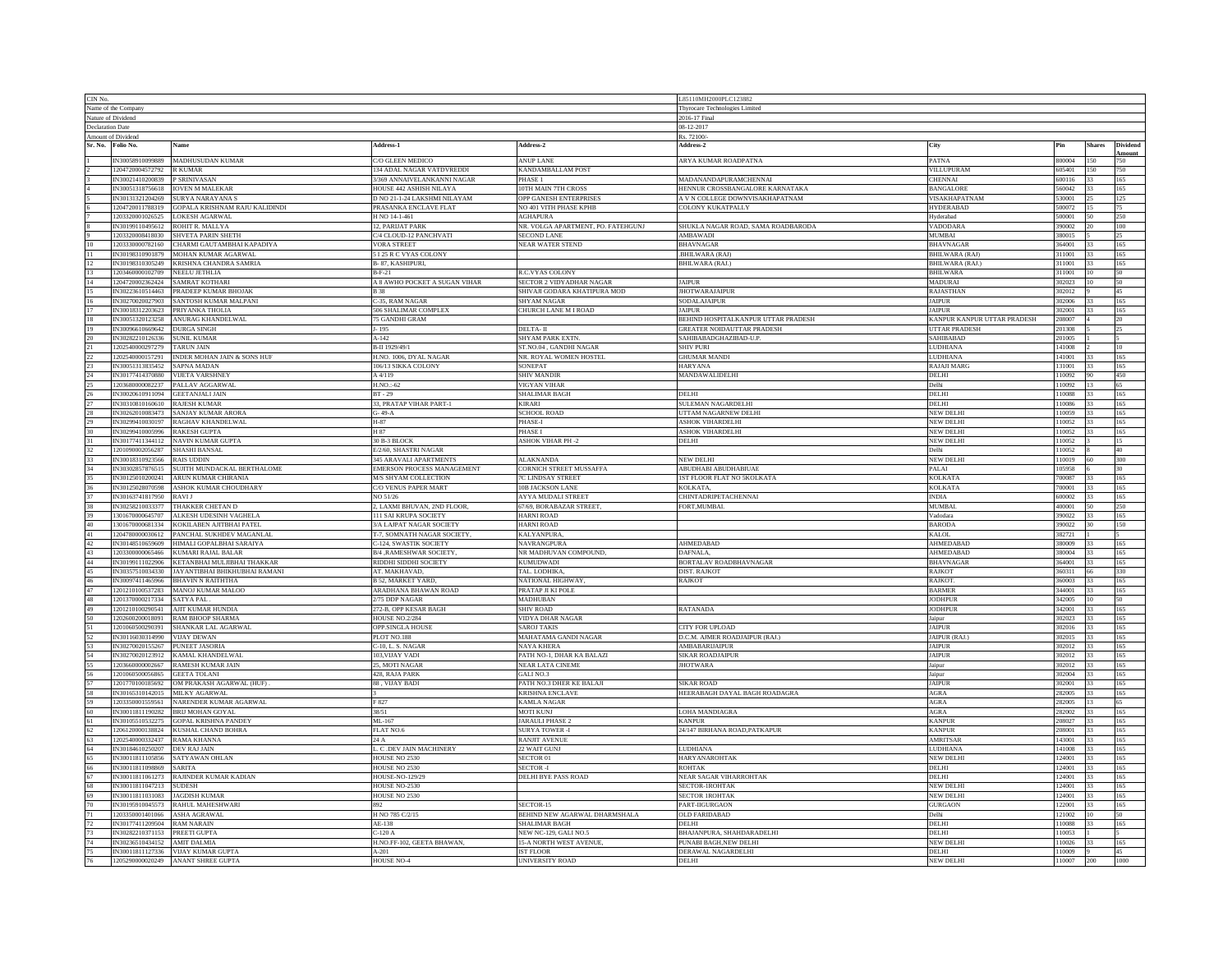|            | 1201770100324731                                   | SUNIL KUMAR GUPTA                                 | 53 MAHARAJA COLONY                        | TEEN DUKAN DHER KAS BALAJI         | <b>SIKRAR ROAD</b>                 | Jaipur                        |                  |              |      |
|------------|----------------------------------------------------|---------------------------------------------------|-------------------------------------------|------------------------------------|------------------------------------|-------------------------------|------------------|--------------|------|
|            | 1208160000006612                                   | ASHOK KUMAR AGARWAL                               | BIHARILAL SANWAL PRASAD                   | AMLAPARA NEAR DURG MANDIR          |                                    | <b>NEW DELHI</b>              | 828111           |              |      |
|            | IN30048422591547                                   | <b>NEHA KAPUR</b>                                 | 105 PARK STREET 61 PARK STREET            |                                    | KOLKATA WEST BENGAL                | <b>KOLKATA</b>                | 700017           | 10           | 50.  |
|            |                                                    |                                                   |                                           |                                    |                                    |                               |                  |              |      |
|            | 1203350001235750                                   | BASANT KUMAR MANDELIA                             | <b>A-WING, 402.</b>                       | SILVER LEAF, AKURLI ROAD,          | <b>ANDIVALI EAST</b>               | <b>MUMBAI</b>                 | 100101           |              |      |
|            | IN30160411252505                                   | <b>MOHD FAIYAZ SHAIKH</b>                         | MEETWALA CHAWL                            | R NO 48 D T ROAD                   | <b>DADARMUMBAI</b>                 | <b>MUMBAI</b>                 | 400014           |              |      |
|            | IN30048414836965                                   | POONAMBEN LALWANI                                 | <b>B 10 HARNAMDAS SOCIETY BUNGLOW</b>     | AREA KUBER NAGAR                   | AHMEDABAD                          | AHMEDABAD                     | 82340            |              |      |
|            |                                                    |                                                   |                                           |                                    |                                    |                               |                  |              |      |
|            |                                                    | 1204630001134778 KANJIBHAI L RATHOD.              | 96-2301, GUJARAT HOUSING BOARD            | <b>BLOCK NO -93 TO 105</b>         | MEGHANINAGAR                       | AHMEDABAD                     | 380016           | 33           | 165  |
|            | 1203230000882167                                   | <b>MEENA JOSHI</b>                                | 270 STREET 5                              | <b>JAGAT PURA</b>                  |                                    | <b>HOSHIARPUR</b>             | 146001           |              | 10   |
|            | IN30236510244454                                   | <b>ROSHAN LAL GARG</b>                            | H.NO. 17/138                              | SECTOR-7                           | ROHINI, DELHI                      | DELHI                         | 10085            |              | 165  |
|            |                                                    |                                                   |                                           |                                    |                                    |                               |                  |              |      |
|            | IN30177412597955                                   | SALIM SIKAMRUDDIN HAJIANI                         | 701 7 TH FLR MIRCHANDANI GARDEN           | SUNCITY OPPOSITE ST FRANCIS SCHOOL | VASAI WESTMUMBAI                   | <b>MUMBAI</b>                 | 401202           | 33           | 165  |
|            | 1201130000078783                                   | CHAYABEN DUSHYANT PANDIT                          | <b>B-52</b>                               | SHRI RAMVATIKA SOCIETY             | JADESHVAR,                         | UTI                           | 92011            | $30^{\circ}$ | 150  |
|            |                                                    | IN30097411722413 BALBHADRASINH R JADEJA           |                                           |                                    |                                    | <b>WANKANER</b>               | 363621           | 33           | 165  |
|            |                                                    |                                                   | DIGVIJAY NAGAR,                           |                                    | <b>WANKANER</b>                    |                               |                  |              |      |
|            | IN30090710501850                                   | <b>BHAMINI KIRAN PAREKH</b>                       | 1003 SMRUTI CHSL                          | M G CROSS ROAD NO.4                | KANDIVALI WESTMUMBAI               | KANDIVALI WEST, MUMBAI        | 400067           | 33           | 165  |
|            | 1203440000881575                                   | <b>SANJAY G BAJA</b>                              | 17/702 INDRA DARSHAN                      | SWAMI SAMARTH NAGAR                | OKHANDWALA ANDHERI W               | <b>MUMBAI</b>                 | 400053           | 107          | 535  |
|            |                                                    |                                                   |                                           |                                    |                                    |                               |                  |              |      |
|            | IN30012610305492                                   | HECTOR SORABJI SHROFF                             | A, 20, TATA MILLS CO OPERATIVE.           | HOUSING SOCIETY LTD, PAREL         | TT.MUMBAI                          | <b>MUMBAI</b>                 | 400012           | 33           | 165  |
|            | 1201130000335870                                   | SADHANA JAIN                                      | SARITA APPARTMENT                         | KHARIDA MAIN ROAD,                 | P.O.- KHARAGPUR                    | Calcutta                      | 21304            | 19           |      |
|            | 1201090004388999                                   | <b>SUMAN AGARWAL</b>                              | 106, KIRANCHANDRASINGHAROADGANG           | ESGARDENPHASE-I, BLOCK-B22NDFL     | NEAR-ALOKA CINEMA                  | <b>KOLKATA</b>                | 11102            | 20           | 100  |
|            |                                                    |                                                   |                                           |                                    |                                    |                               |                  |              |      |
|            | IN30249610007153                                   | <b>REETU JAIN</b>                                 | 1. DHANDEVI KHANNA ROAD                   | PHOOLBAGAN                         | <b>KOLKATA</b>                     | <b>KOLKATA</b>                | 00054            | 33           | 165  |
|            | IN30223610822916                                   | PUTHUPPALLI THAKADIAL JOSEPH                      | LAT 1 C. BLOCK-1                          | 0 CONVENT ROAD                     | <b>COLKATAWEST BENGAL</b>          | <b>KOLKATA</b>                | 00014            |              | 100  |
|            | IN30077310119013                                   | <b>MANISH LAHOTI</b>                              | 121. NETAJI SUBHAS ROAD                   | 5TH FLOOR                          | <b>KOLKATA</b>                     | <b>KOLKATA</b>                | 700001           | 33           | 165  |
|            |                                                    |                                                   |                                           |                                    |                                    |                               |                  |              |      |
|            | IN30098210449348                                   | BIPINKUMAR CHHANALAL SHAH                         | C/11, ASHIRWAD APPARTMENT                 | OPP. JAY MANGAL SOCIETY            | MIRAMBICA ROAD, NARANPURAAHMEDABAD | AHMEDABAD                     | 80013            | 33           | 165  |
|            | 1203320000763332                                   | <b>BHAVYA PRAVIN SHAH</b>                         | 44 LAVANYA SOC                            | <b>NAVA VIKAS GRUH</b>             | PALDI                              | AHMEDABAD                     | 380007           | 10           | 50   |
| 99         | IN30034310826272                                   | <b>SAMIR CHAMPAKLAL SHAH</b>                      | <b>B/6. DEEP APPARTMENT</b>               | NR. R.C. PATEL SCHOOL              | VASNA, AHMEDABAD.                  | AHMEDABAD.                    | 380007           | 33           | 165  |
|            |                                                    |                                                   |                                           |                                    |                                    |                               |                  |              |      |
| 100        | 1204840000023829                                   | ANITABEN MUKESHKUMAR SHAH                         | 3. MAHAVIR FLAT.                          | RAMNAGAR, NR RAMJI MANDIR          | SABARMATI.                         | AHMEDABAD                     | 80005            |              | 165  |
| 101        | IN30098210279011                                   | SAHEMA NISAR AHMED SHAIKH                         | 1301/A-18, NR. KANCH KI MASJID            | OPP. LUCKY MEDICAL STORE           | <b>JAMALPURAHMEDABAD</b>           | <b>AHMEDABAD</b>              | 380001           | 33           | 165  |
|            |                                                    |                                                   |                                           |                                    |                                    |                               | 80001            | 33           | 165  |
| 102        | IN30098210115824                                   | MUSTAQ AHMED SHAIKH                               | 301-A-18, NR. KANCH KI MASJID             | OPP. LUCKY MEDICAL STORES          | <b>JAMALPURAHMEDABAD</b>           | AHMEDABAD                     |                  |              |      |
| 103        |                                                    | 1208250000005751 CHIRAG SANJAY BALLANI            | DBZ SOUTH 197 GANDHIDHAM KUTCH            | <b>KUTCH</b>                       |                                    | <b>GANDHIDHAM</b>             | 70201            | 10           | 50   |
| 104        | 1201090000018710                                   | <b>GAJENDRA JAIN</b>                              | Apr- $33$                                 | NEW POWER HOUSE ROAD               |                                    | <b>JODHPUR</b>                | 342003           | 20           | 100  |
|            |                                                    |                                                   |                                           |                                    |                                    |                               |                  |              |      |
| 105        | 1204470004742300                                   | <b>GHISA LAL HUE</b>                              | WARD NO <sub>17</sub>                     | <b>INSIDE OF TABELA MARKET</b>     | <b>SIKAR</b>                       | <b>SIKAR</b>                  | 32001            |              | 165  |
| 106        | IN30021415439396                                   | <b>AJAY PATHAK</b>                                | <b>8/5 UTTAM NAGAR CFCL GADEPAN DISTT</b> | <b>KOTA</b>                        | KOTA RAJASTHAN                     | <b>KOTA</b>                   | 25208            | 33           | 165  |
| 107        | IN30177417054691                                   | <b>KAPOOR CHAND</b>                               | PLOT NO B 43                              | <b>BAJAJ NAGAR</b>                 | <b>JAIPUR</b>                      | <b>JAIPUR</b>                 | 02015            | $100\,$      | 500  |
|            |                                                    |                                                   |                                           |                                    |                                    |                               |                  |              |      |
| 108        | 1201100000000839                                   | ARUNABEN HARESHKUMAR PARIKH                       | 59/75 A.K. MARG, 3RD FLOOR,               | 31 SHAILESH CO.OP HSG. SOC.        | <b>GOWALIA TANK</b>                | <b>MUMBAI</b>                 | 400036           | 27           | 135  |
| 109        | IN30311610434904                                   | <b>DARSHAN R SHAH</b>                             | 94/1 KRISHNA KUNJ                         | <b>G ROAD</b>                      | MARINE DRIVEMUMBAI                 | MUMBAI                        | 100002           | 20           | 100  |
|            | 1204150000157238                                   | NISHITKUMAR AJITBHAI MEHTA                        | 6/B, STERLING APT, NITY ANAND             | CO-OP SOC, KAJI MEDAN              | <b>GOPIPURA</b>                    | <b>SURAT</b>                  | 95002            |              | 165  |
| 110        |                                                    |                                                   |                                           |                                    |                                    |                               |                  |              |      |
| 111        | 1301670000084251                                   | KALPANA DHIREN SOMANI                             | <b>27 SUNFLOWER SOCIETY</b>               | <b>DIWALIPURA</b>                  |                                    | Vadodara                      | 390015           | 13           |      |
| 112        | IN30220110257794                                   | AMIT GIRISHKUMAR DAVE                             | 51 HIRABAUG SOC PART 2                    | <b>GHATLODIA</b>                   | AHMEDABAD                          | AHMEDABAD                     | 80061            | 33           | 165  |
|            | IN30246110133199                                   |                                                   |                                           |                                    |                                    | AHMEDABAD                     | 380061           |              |      |
| 113        |                                                    | NEHAL D. PATEL                                    | 11, SHAKUNTAL BUNGLOW,                    | SOLA ROAD,                         | GHATLODIA., AHMEDABAD              |                               |                  | 33           | 165  |
| 114        | 1203330000103316                                   | Jagruti Bimalkumar Shah                           | 3-14, Memnagar Sarkari                    | Vasahat Nr Vishram Nagar           | Memnagar                           | AHMEDABAD                     | 380052           | 33           | 165  |
| 115        | IN30246110077917                                   | VEENA KHEMCHAND DHANWANI                          | 6/2. MAHATMA GANDHI COLONY                | <b>OPP.CNI HALI</b>                | BEHRAMPURAAHMEDABAD                | AHMEDABAD                     | 80022            |              | 165  |
|            |                                                    |                                                   |                                           |                                    |                                    |                               |                  |              |      |
| 116        | IN30034310413256 RARKHA ASNANI                     |                                                   | <b>ABOVE DENA BANK FIRST FLOOR</b>        | <b>MANINAGAR CHAR RASTA</b>        | <b>MANINAGAR AHMEDARAD</b>         | <b>AHMEDARAD</b>              | 380008           |              | 15   |
| 117        | IN30132110539474                                   | PRACHI MIHIRBHAI SHAH                             | MANEK 97 LAVANYA SOCIETY                  | NEW VIKAS GRUH ROAD                | PALDIAHMEDABAD                     | AHMEDABAD                     | 80007            | 33           | 165  |
| 118        |                                                    | 1201070000213112 KUNDAN MUKESH KADIWALA           | NEW SHAKTI SOCIETY                        | OPP MARKETING YARD                 |                                    | <b>RAJKOT</b>                 | 60003            | 33           | 165  |
|            |                                                    |                                                   |                                           |                                    |                                    |                               |                  |              |      |
|            | 1203320001415669                                   |                                                   |                                           |                                    |                                    |                               |                  | 33           |      |
| 119        |                                                    | SNEHA MEHULKUMAR DOSHI                            | <b>ADINATH</b>                            | OPP MURLIDHAR APPT                 | NR SONIWADI LAXMIWADI MAIN RD      | <b>RAJKOT</b>                 | 360002           |              | 165  |
|            |                                                    |                                                   |                                           |                                    |                                    |                               |                  |              |      |
| 120        |                                                    | IN30116030310210 PRAMOD KUMAR JAIN                | AASTHA HOSPITAL                           | HOSPITAL ROAD                      | MAKRANADISTT- NAGAUR (RAJ.)        | JAIPUR (RAJ.)                 | 341505           |              | 165  |
| 121        | 1201210100457438                                   | <b>SUNITA DEVI</b>                                | D/o RAGHUVEER SINGH                       | V.PO. BUDANA                       |                                    | <b>JHUNJHUNL</b>              | 33036            | 33           | 165  |
| 122        | 1203460000432031                                   | <b>GHANSHYAM DARAK</b>                            | 65 DARAK NIWAS,                           | SHIKSHAK COLONY, PREM NAGAR,       | FOY SAGAR ROAD,                    | <b>HARSORE</b>                | 05001            | 33           | 165  |
|            |                                                    |                                                   |                                           |                                    |                                    |                               |                  |              |      |
| 123        | IN30116030161216 VEENA GUPTA                       |                                                   | HOUSE NO. E-34,                           | <b>BANK COLONY</b>                 | AMBABADIJAIPUR                     | <b>JAIPUR</b>                 | 302023           | 33           | 165  |
| 124        | IN30112716377752                                   | PREETAM MODANI                                    | <b>35 SHRI SHYAM KRIPA</b>                | KAMDHENU SHOPPING CENTRE           | PITAL FACTORY SHASTRI NAGARJAIPUR  | <b>JAIPUR</b>                 | 02016            | 33           | 165  |
|            | 1201770100058323                                   | <b>RANI GUPTA</b>                                 | PLOT NO. 1/4, PARASRAM NAGAR,             | DHER KA BALAJI,                    |                                    | Jaipur                        | 02012            |              | 165  |
| 125        |                                                    |                                                   |                                           |                                    |                                    |                               |                  |              |      |
| 126        | 1202990001035128                                   | SUSHIL KUMAR BANTHIA                              | 71 MAHAVEER NAGAR TONK ROAD               | <b>JAIPUR</b>                      |                                    | <b>JAIPUR</b>                 | 302001           | 33           | 165  |
| 127        | IN30116030042461                                   | CHHITAR MAL AGARWAI                               | SHARWVNA KUMAR SHANKAR LAL                | KHAZANE WALON KA RASTA,            | CHANDPOLE BAZAR, JAIPUR            | <b>JAIPUR</b>                 | 02001            | 33           | 165  |
|            | IN30055610114540                                   | MOHD. TARIO                                       | 99/82 BECON GANJ                          |                                    | <b>KANPUR</b>                      | <b>KANPUR</b>                 | 08001            |              | 25   |
| 128        |                                                    |                                                   |                                           | MANNA PURWA                        |                                    |                               |                  |              |      |
| 129        | IN30184610180089                                   | PARVEEN GUPTA                                     | $838 - I$                                 | BHAI RANDHIR SINGH NAGAR           | <b>LUDHIANA</b>                    | LUDHAINA                      | 41001            |              | 165  |
| 130        | IN30294310092693                                   | SHARAD AGGARWAI                                   | HOUSE NO-153/A                            | HANSI ROAD, HANSI GATE             | NEAR LIBRA GUEST HOUSEBHIWANI      | <b>BHIWANI</b>                | 27021            |              | 165  |
| 131        | IN30039413216945                                   | <b>SANDEEP KUMAR TYAGI</b>                        | <b>RZ-B-70A</b>                           | GALI NO 53                         | SCHOOL ROAD UTTAM NAGARNEW DELHI   | <b>NEW DELH</b>               | 110059           | 33           | 165  |
|            |                                                    |                                                   |                                           |                                    |                                    |                               |                  |              |      |
| 132        | IN30011810618060                                   | MEENA ARYA                                        | CU 104                                    | <b>VISHAKHA ENCLAVE</b>            | PITAMPURADELHI                     | DELHI                         | 10034            |              |      |
| 133        | IN30011810364567                                   | <b>JATINDER KHURANA</b>                           | 24 SOUTH PATEL NAGAR                      | <b>GROUND FLOOR</b>                | MAIN MATEL ROADNEW DELHI           |                               | 10008            | 33           | 165  |
| 134        | IN30011810206947                                   | PANKAJ MALHOTRA                                   | 3809                                      | <b>GALI BURNA BARA TOOTI</b>       | SADAR BAZARDELHI                   | <b>DELHI</b>                  | 10006            | 33           | 165  |
|            |                                                    |                                                   |                                           |                                    |                                    |                               |                  |              |      |
| 135        | IN30011811177893                                   | <b>KHAJAN</b>                                     | $G-9$                                     | <b>ASHOKA CHURCH</b>               | <b>GOLE MARKETNEW DELHI</b>        | <b>NEW DELHI</b>              | 10001            |              | 165  |
| 136        | 1204150000275269                                   | SUSHILKUMAR GULGULIA                              | 409, JEEVANDEEP COMPLEX,                  |                                    | RING RD                            | <b>SURAT</b>                  | 395              | 33           | 165  |
| 137        | IN30039419502787                                   | KARVY STOCK BROKING LIMITED-CLIENT ACCOUNT-NSE CM | 46 AVENUE 4                               | STREET NO 1 BANJARA HILLS          | <b>HYDERABAD</b>                   | <b>HYDERABAD</b>              | 500034           | 350          | 1750 |
|            |                                                    |                                                   |                                           |                                    |                                    |                               |                  |              |      |
| 138        | IN30021412109821                                   | <b>ANAND SHAH</b>                                 | 112 113 B G TRADE CENTER                  | PANCH BATTI                        | <b>BHARUCH</b>                     | <b>AHMEDABAD</b>              | 392001           | 628          | 3140 |
| 139        | 1201092600112321                                   | <b>VISHAL PATODIA</b>                             | C/O DYNAMIC PHOTOCOPY SERVICE             | COURT COMPOUND                     | <b>CIRCULAR ROAD</b>               | OBC                           | 34001            | 50           | 250  |
|            | IN30051318941772                                   |                                                   |                                           |                                    | ARA BIHAR                          |                               | 802156           | 10           |      |
| 140        |                                                    | <b>SUNITA RANI</b>                                | VILL KARARI PO DHOBAHA BAZAR ARA          |                                    |                                    | ARA ARA BIHAR                 |                  |              |      |
| 141        | IN30133019943324                                   | <b>VISHAL SHANKAR</b>                             | C/O T P. SINGH (DAROGAID)                 | NEAR RAJDHANI GAS GODOWN           | SHEOPURIPATNA                      | <b>PATNA</b>                  | 800023           | 10           |      |
| 142        | 1201910102185501                                   | <b>BIBHA KUMARI</b>                               | <b>D/O MITHILESH KUMAR SINHA</b>          | <b>M HOUSE NORTH OF SARADA</b>     | SADAN NAHARPAR TOWN PATNA          | UNI                           | 800004           |              |      |
| 143        | IN30047642481007                                   |                                                   |                                           |                                    | JAGAT NARAYAN RD KADAMKUANPATNA    | PATNA                         | 800003           | 33           | 165  |
|            |                                                    | RAHUL DAYAL                                       | C/O N DAYAL                               | SOUTH OF PATLIPUTRA SCHOOL         |                                    |                               |                  |              |      |
| 144        | 1201090003468724                                   | <b>SHOVA DEVI PODDAR</b>                          | MEGHALAYA DRUGS DISTRIBUTOR               | P.O-WEST GARO HILLS TURA           |                                    | UBI                           | 94001            | 75           | 375  |
| 145        | 1202890000348993                                   | <b>JAYA PAUL</b>                                  | RAJEN CHAWPATHI                           | NILKUTHI BABURHAT                  |                                    | <b>UTB</b>                    | 36156            |              |      |
|            | IN30045014175544                                   | <b>RANJAN MUKHERJEE</b>                           | BENIMADHAB MUKHERJEE                      |                                    | DT BURDWANWEST BENGAL              | <b>BARDDHAMAN</b>             | 713104           |              |      |
| 146        |                                                    |                                                   |                                           | <b>GAGRA GHAT PO RAJBATI</b>       |                                    |                               |                  |              |      |
| 147        | IN30047641895340 RANJAN ROY                        |                                                   | FLAT NO 303 IE                            | <b>GOLF CLUB ROAD</b>              | <b>KOLKATA</b>                     | <b>BANGALORE</b>              | '00033           |              | 400  |
| 148        | IN30125028107074 SUNITA BUBNA                      |                                                   | 15 CANNING STREET                         | CALCUTTA                           | CALCUTTA                           | CALCUTTA                      | 700001           | 25           | 125  |
|            |                                                    |                                                   |                                           |                                    |                                    |                               |                  |              |      |
| 149        | IN30154914477275                                   | SHIRLEY ABRAHAM                                   | <b>IC IV 1996 MUMMY COLONY 8</b>          | KAWDIAR                            | TRIVANDRUM                         | <b>THIRUVANANTHAPURAM</b>     | 95003            |              | 165  |
| 150        | IN30189510676029                                   | <b>MATHEW T G</b>                                 | THALAYATTU PUTHENVEEDU                    | KARAKKAD P O                       | ALAPPUZHA, KERALA                  | CHENGANNUR, ALAPPUZHA         | 89504            |              |      |
| 151        | IN30189510326317 GOPAKUMAR G                       |                                                   | <b>MALLETH, 237/12</b>                    | <b>KEEZHCHERIMEL</b>               | CHENGANNURALAPPUZHA KERALA         | AL APPUZHA                    | 689121           | 10           | 50   |
|            |                                                    |                                                   |                                           |                                    |                                    |                               |                  |              |      |
| 152        | 1202390000004071                                   | <b>TESSY GUEIZELAR</b>                            | EMRITA'                                   | <b>H/NO X1/721</b>                 | <b>BISHOP GARDEN, PATTALAM</b>     |                               | 582001           |              |      |
| 153        |                                                    | 1204720010747253 DHEERAJ CHIDAMBARANATHAN         | <b>18 VAIGAI NAGAR</b>                    | KOVAIPUDUR POST                    | COIMBATORE                         | <b>SBI</b>                    | 641042           | 50           | 250  |
| 154        | IN30226910159900                                   | NAGARAJAN R                                       |                                           | <b>ND CROSS STREET</b>             |                                    | <b>NAMAKKAL</b>               | 39104            | 13           |      |
|            |                                                    |                                                   | 3/114, ANNA NAGAR                         |                                    | KULITHALAI,TAMIL NADU              |                               |                  |              |      |
| 155        | 1203350000081116                                   | <b>SENTHIL B</b>                                  | 426 B NARAYNA POOSARI KADU                | THERKU KADU CLASS FACTORY          | SOUTH SIDE ATTUR                   | ICI                           | 36102            | 20           | 100  |
| 156        | IN30047643337367                                   | ASHISH RATNAKAR NANDAGAWALI                       | <b>TCS TECHNOPARK</b>                     | T 08 TRIVANDRUM                    | <b>KERALATRIVANDRUM</b>            | <b>TRIVANDRUM</b>             | 635523           | 10           | 50   |
|            |                                                    |                                                   |                                           |                                    |                                    |                               |                  |              |      |
| 157        | IN30163740500108                                   | POONKOTHAI K                                      | 7/470 18TH STREET                         | PHASE II                           | SATHUVACHARIVELLORE                | <b>VELLORE</b>                | 32009            | 50           | 250  |
| 158<br>159 | 1203320007401802 S CHRISTHURAJ<br>IN30039416343467 | ANANTHARAMAN                                      | 2A VETIVILLAI ROAD<br><b>NO 18</b>        | TISIAYNVILAI<br>MARIAM NAGAR       | <b>RADHAPURAM TK</b><br>KARAIKAL   | <b>TMC</b><br><b>KARAIKAL</b> | 627657<br>609602 | 24<br>10     | 120  |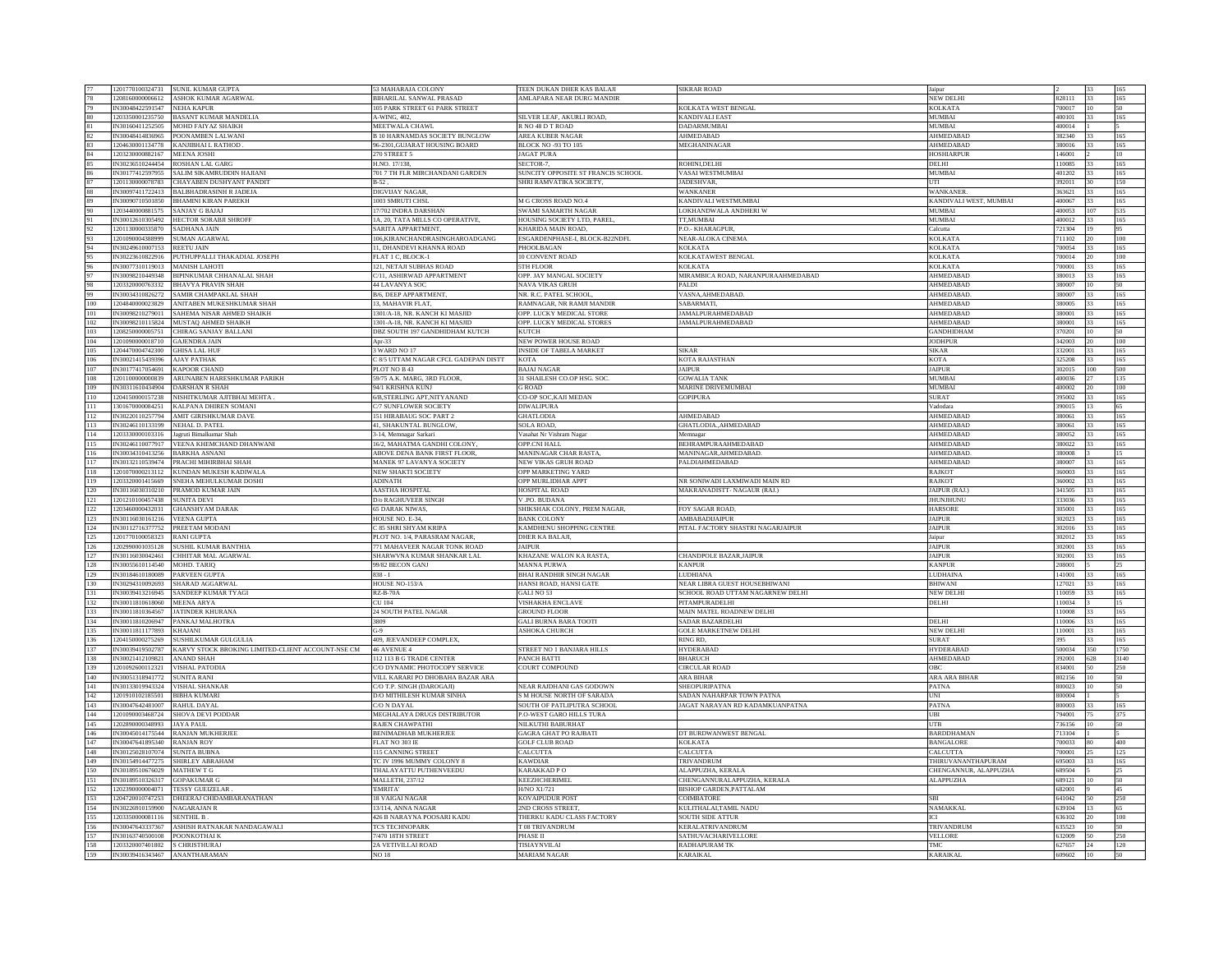| 160        | IN30311610667749 | <b>INBARAJ RAVEENDRAN</b>                                                               | NO 19 V O C STREET                           | <b>JAIN COLONY</b>                          | <b>NANGANALLURCHENNAI</b>                            | SIVAGANGAI                          | 600061 | 106 |     |
|------------|------------------|-----------------------------------------------------------------------------------------|----------------------------------------------|---------------------------------------------|------------------------------------------------------|-------------------------------------|--------|-----|-----|
| 161        | IN30154918061890 | <b>GAJENDRAN EKAMBARAM</b>                                                              | PLOT NO 1, Q & B HOMES                       | KURINJI STREET, VIGNESHWARA NAGAR           | NEMILICHERY CHROMPETCHENNAI, TAMIL NADU              | <b>HYDERABAD</b>                    | 600044 |     | 100 |
| 162        | IN30039412856753 | MURALI KRISHNA C                                                                        | PLOT NO 1327                                 | DOOR NO 27 18TH MAIN ROAD                   | <b>ANNANAGARCHENNAI</b>                              | <b>CHENNAI</b>                      | 600040 | 150 | 750 |
|            |                  |                                                                                         |                                              |                                             |                                                      |                                     |        |     |     |
| 163        | IN30192630357823 | R SURESH KUMAR                                                                          | H NO 3-12-115                                | <b>BERUNQUILLA</b>                          | <b>RAICHUR</b>                                       | <b>AICHUR</b>                       | 584101 |     |     |
| 164        | 1201060000767544 | <b>VINAY S JAIN</b>                                                                     | FLAT NO- 3, 1ST FLOOR                        | <b>BHAWAL APT</b>                           | <b>PARAS GARDEN</b>                                  | <b>IVB</b>                          | 584101 | 33  | 165 |
| 165        | IN30311610006355 | SHRIKANT G KIRSUR                                                                       | <b>HOUSE NO 2</b>                            | <b>AKSHAY COLONY</b>                        | <b>GOKUL ROADHUBL</b>                                | HUBLI                               | 580030 |     |     |
|            |                  |                                                                                         |                                              |                                             |                                                      |                                     |        |     |     |
| 166        | IN30051315838852 | <b>NAVENDRAN R</b>                                                                      | 295 MS RAMAIAH CITY J P NAGAR                | 8TH PHAS BG ROAD                            | BANGALOREKARNATAKA                                   | <b>BANGALORE</b>                    | 560076 |     |     |
| 167        | IN30047643062177 | R GOPI CHANDRAN                                                                         | <b>G 1605. BRIGADE METRO POLICE</b>          | GARUDACHARPALYA, MAHADEVPURA                | BRIGADE METRO POLICEBANGALORE                        | <b>BANGALORE</b>                    | 560048 |     | 165 |
| 168        | 1203500000714021 | K V V N SUBRAHMANYAM                                                                    | 0.NO-10-32                                   |                                             |                                                      | CBI                                 | 34216  |     | 250 |
|            |                  |                                                                                         |                                              |                                             |                                                      |                                     |        |     |     |
| 169        | 1203690000143670 | RAMALINGESWARA RAO GOLLAPUDI                                                            | DR NO 46-11-27/                              | PLOT NO 102, FURNITURE FLORA                | <b>1ST FLOOR, DANAVAIPETA</b>                        | LV <sub>R</sub>                     | 33103  | 12  | 60  |
| 170        | 1201090001033103 | NARAYANA KATRAGADDA                                                                     | $-282$                                       | <b>KOTHAPATNAM</b>                          | PRAKASAM DIST                                        | <b>INB</b>                          | 32286  |     | 375 |
| 171        | IN30039412104448 | BODDU UDAYA LAKSHMI                                                                     | D NO 1-1484                                  | OLD BANK COLONY                             | MANGALAGIRIGUNTUR DIST                               | <b>GUNTUR DIST</b>                  | 522503 | 20  | 100 |
|            |                  |                                                                                         |                                              |                                             |                                                      |                                     |        |     |     |
| 172        | IN30115124428239 | ANIL KUMAR JAIN                                                                         | 25 16 217                                    | NEAR MOHANLAL MAHENDRA KUMAR AND CO         | <b>G T ROAD GUNTUR A PGUNTUR</b>                     | <b>GUNTUR</b>                       | 22004  |     | 165 |
| 173        | 1203500000263835 | TAMMANA N V. ESWARA PRASAD                                                              | O.NO-3-239-4, BANTOMILLI ROAD.               |                                             |                                                      | <b>KRB</b>                          | 21301  |     |     |
| 174        | IN30102221489600 | YARAM SHANKAR REDDY                                                                     | ONO C 138 BUNGLOWS AREA                      | P V COLONY                                  | MANUGURUKHAMMAM DIST                                 | <b>KHAMMAM DIST</b>                 | 507125 | 33  | 165 |
|            |                  |                                                                                         |                                              |                                             |                                                      |                                     |        |     |     |
| 175        | 1203840000048880 | ADMAVATHI R                                                                             | <b>FLAT NO. F-103</b>                        | <b>MODI BUILDERS</b>                        | <b>S R NAIK NAGAR</b>                                | <b>INB</b>                          | 500054 |     |     |
| 176        | IN30047641373593 | <b>VEERA SHANKAI</b>                                                                    | PLOT NO 25, FLAT NO 403 A                    | <b>USHODAYA TOWERS, GANGARAM</b>            | CHANDANAGAR, RANGAREDDYHYDERABAD                     | <b>HYDERABAD</b>                    | 500050 |     |     |
| 177        | IN30039419502795 | <b>CARVY STOCK BROKING LIMITED-CLIENT ACCOUNT-BSE CM</b>                                | 46 AVENUE 4                                  | STREET NO 1 BANJARA HILLS                   | <b>HYDERABAD</b>                                     | <b>HYDERABAD</b>                    | 500034 |     | 100 |
|            |                  |                                                                                         |                                              |                                             |                                                      |                                     |        |     |     |
| $178\,$    | IN30102213265989 | <b>UNITA</b>                                                                            | 24 100/1                                     | <b>INDIRA NAGAR COLONY</b>                  | LOTHKUNTASECUNDERABAD A.P                            | SECUNDERABAD                        | 500015 |     |     |
| 179        | IN30045010887337 | <b>SUKHDEO RATHI</b>                                                                    | <b>M/S S D RATHI AND CO</b>                  | 12. PATEL COMPLEX                           | <b>PADMANARHDURDURG</b>                              | <b>BHILAI</b>                       | 491001 | 33  | 165 |
| 180        | IN30051314780453 | SATYA NARAYAN SAH                                                                       | <b>B 464 ST 24 SMIRITI NAGAR</b>             | <b>BEHIND BHILAI</b>                        | CHHATTISGARH                                         | <b>BHILAI</b>                       | 490020 | 33  | 165 |
|            |                  |                                                                                         |                                              |                                             |                                                      |                                     |        |     |     |
| 181        | 1201910101331686 | <b>JAYTRI SINGH</b>                                                                     | M P NAGAR                                    | SECTOR-02 MUKTIYARGANJ                      | <b>SATNA</b>                                         | SBI                                 | 485227 | 10  |     |
| 182        | 1201910101274489 | SHITALA PRASAD SINGH CHOUHAN                                                            | M.P. NAGAR                                   | SECTOR-2                                    | MUKHTIYARGANJ                                        | SBI                                 | 185001 |     |     |
| 183        | IN30039411140582 | JAGAT BIHARI BHATTACHARYA                                                               | M 17                                         | SHARDA COLONY                               | SHAKTINAGARJABALPUR                                  | <b>JABALPUR</b>                     | 482001 |     |     |
| 184        | IN30051314558829 |                                                                                         |                                              | <b>INDORF</b>                               |                                                      | <b>INDORF</b>                       | 452009 | 135 | 675 |
|            |                  | <b>RITESH TOTLA</b>                                                                     | 46 A ANNAPURNA NAGAR                         |                                             | <b>MADHYA PRADESH</b>                                |                                     |        |     |     |
| 185        | IN30154918195091 | NISHA NAGORI                                                                            | 206 ANOOP NAGAR                              | A B ROAD                                    | <b>INDORE</b>                                        | <b>INDORE</b>                       | 452008 | 55  | 275 |
| 186        | IN30198310068818 | <b>RAM GILDA</b>                                                                        | 47/5, IDA COMPLEX,                           | NEAR HORMONY PLAZA,                         | AGRAWAL NAGAR, MAIN ROAD, INDORE (M.P.)              | <b>INDORE (M.P.)</b>                | 152001 | 33  | 165 |
| 187        | IN30198310619625 | SHEKHAR KUMAR JAIN                                                                      | 6, NALIA BAKHAL,                             | NR. MARWARI KANYA VIDHYALAYA,               | INDORE (M.P.)                                        | NDORE (M.P.)                        | 52001  |     | 165 |
|            |                  |                                                                                         |                                              |                                             |                                                      |                                     |        |     |     |
| 188        | IN30051319291142 | RISHITA SOMANI                                                                          | <b>INO 165</b>                               | <b>GUMASHTA NAGAR</b>                       | NEAR VYANKTESHINDORE MADHYA PRADESH                  | INDORE INDORE MADHYA PRADESH        | 152001 |     | 250 |
| 189        | IN30088814879029 | <b>RAJESH KUMAR MARELE</b>                                                              | C/O SHRI K C PALIWAL                         | <b>30 SHASTRI NAGAR</b>                     | KHANDWAKHANDWA MP                                    |                                     | 450001 | 49  | 245 |
|            |                  |                                                                                         |                                              |                                             |                                                      |                                     |        |     |     |
| 190        | IN30154939609343 | SUDIP KUMAR DHAR                                                                        | 2 EAKTA NAGAR CHARGAON CO                    | BLOCK NO 4 B 13 HOUSENG COMPLEX             | <b>BHADRAVATI</b>                                    | <b>BHADRAWATI</b>                   | 442902 |     | 255 |
| 191        | IN30115126863751 | LEENA AMBALAL PADOLKAR                                                                  | FLAT NO 9 ANANT APPARTMENT                   | <b>SHAKAR NAGAR</b>                         | <b>BHUSAWAL</b>                                      | <b>BHUSAWAL</b>                     | 425201 | 103 | 515 |
| 192        | 1203350001124015 | SHARAD KASHINATH SHIRULE                                                                | PP BHATE WADI LAVAN LANE 790                 | <b>AT/PO/TAL PAROLA</b>                     | <b>DIST JALGAON</b>                                  | CBI                                 | 25111  |     |     |
|            |                  |                                                                                         |                                              |                                             |                                                      |                                     |        |     |     |
| 193        | IN30154932975182 | VIJAYKUMAR FULCHAND KATARIYA                                                            | 602 BAJARPETH SANGAMNER                      | NEAR KATARIYA CLOTH                         | SANGAMNER                                            | SANGAMNER                           | 422605 |     | 165 |
| 194        | 1201090005110188 | donthi ravi shankar                                                                     | uter no 3b/450                               | hal township                                | ozar (mig)                                           | ICI                                 | 422207 |     | 30  |
| 195        | IN30047642199239 | SACHIN SADASHIV SHETE                                                                   | OPP MUNCIPAL CORPORATION                     |                                             | <b>TASGAON</b>                                       | SANGLI                              | 416312 |     |     |
| 196        |                  |                                                                                         |                                              | YASHWANT NAGAR, BOLINJ                      |                                                      | <b>MUMBAI</b>                       | 401303 |     | 165 |
|            | IN30047642964746 | <b>RACHNA SHARMA</b>                                                                    | B - 403, LILLY BLOCK NO 11                   |                                             | VIRATNAGAR, VIRARVIRAR (W)                           |                                     |        | 33. |     |
| 197        | IN30047642935180 | CHANDRA BHUSHAN                                                                         | 04 B KRISHNA PALACE                          | <b>HAKUR COMPLEX</b>                        | KANDIVALI EASTMUMBAI                                 | <b>JUMBAI</b>                       | 00101  |     |     |
| 198        | IN30036021123045 | MADHU PRAKASH SOMANI                                                                    | 0/714 INDRAPRASTHA                           | SATYA NAGAR NEXT TO SAIBABA NAGAR           | BORIVLI WESTMUMBAI                                   | <b>MUMBAI</b>                       | 400092 |     |     |
| 199        | IN30154918028071 | <b>SUMIT YAGNICK</b>                                                                    | <b>B1201 SAI SANSKAR SOCIETY</b>             | <b>SION TROMBAY ROAD</b>                    | DEONAR B/H HP PETROLMUMBAI, MAHARASHTRA              | CALCUTT/                            | 400088 | 33  | 165 |
|            |                  |                                                                                         |                                              |                                             |                                                      |                                     |        |     |     |
| 200        | IN30112715917286 | <b>MINESH B SHAH</b>                                                                    | 5/A GURUNANAKNIWAS                           | L B S MARG                                  | BEHIND HOTEL AIRWAYSGHATKOPAR WEST MUMBAI            | MUMBAI                              | 400086 | 33  | 165 |
| 201        | IN30226911914444 | VAISHALI MOHANLAL GALA                                                                  | 623 DARSHANA APT 90 FEET ROAD.               | ABOVE RAVINDRA NURSING HOME                 | MULUNDE MUMBAI, MAHARASHTRA                          | <b>MUMBAI</b>                       | 400081 | 100 | 500 |
|            |                  |                                                                                         |                                              |                                             |                                                      | <b>MUMBAI</b>                       |        |     | 165 |
| 202        | IN30048410054090 | <b>JUNITA KANAIYALAL VORA</b>                                                           | LAT NO 704, ANAND LOK, PLOT NO 313           | PANT NAGAR, R N NARKAR MARG                 | <b>GHATKOPAR EASTMUMBAI</b>                          |                                     | 100077 |     |     |
| 203        | IN30047643331747 | TEJASWINI SHEKAR HEGDE                                                                  | 14/B SHANTIKUNJ                              | OPP BHUTA SCHOOL OFF OLD NAGARDAS RD        | ANDHERI EASTMUMBAI                                   | <b>MUMBAI</b>                       | 400069 |     | 165 |
| 204        | IN30015910579630 | SHRENIK RAJNIKANT SHAH                                                                  | 201/A, PARAS NAGAR                           | <b>BLDG 5. SHANKAR LANE</b>                 | KANDIVALI WESTMUMBAI                                 | <b>MUMBAI</b>                       | 400067 | 33  | 165 |
|            |                  |                                                                                         |                                              |                                             |                                                      |                                     |        |     |     |
| 205        | IN30154915944475 | PISHU MAHADEVMAL BAHIRWANI                                                              | FLAT NO 302 3RD FLOOR C WING                 | MINOO MINAR VEERA DESAI ROAD                | ANDHERI WESTMUMBAI                                   | MUMBAI                              | 400058 |     | 200 |
| 206        | IN30154915071210 | <b>BABURAO SHANKAR CHARI</b>                                                            | C/111 SOHINI APTS DATTAMANDIR ROAD           | VAKOLA SANTACRUZ EAST                       | <b>MUMBAL</b>                                        | <b>MUMBAI</b>                       | 400055 | 33. | 165 |
| 207        | 201070000024781  | SHARMILA SWAMINATHAN IYER                                                               | <b>IEW SUNITA APARTMENTS</b>                 | 69B/8B                                      | SION(EAST)                                           |                                     | 00022  |     | 165 |
|            |                  |                                                                                         |                                              |                                             |                                                      |                                     |        |     |     |
|            | IN30059710122658 | NEVILLE POONAWALA                                                                       | <b>IST FL WADIA HOUSE 5</b>                  | <b>HUGHES ROAD</b>                          | 7 WBMUMBAI                                           | MUMBAI                              | 400007 | 100 | 500 |
| 208<br>209 | IN30135610074312 | JAYESH YUVRAJ ATHAVIA                                                                   | CANARA BANK, S.S. (O), C.O.                  | <b>MAKER TOWER</b>                          | <b>CUFFE PARADE, MUMBAI</b>                          | MUMBAI                              | 400005 | 33  | 165 |
| 210        | 1304140003924373 | <b>GAURAV SAXENA</b>                                                                    | ENERCON INDIA LTD                            | SURVEY 33 NR SILVER INDC                    | <b>ESTATE BHIMPORE</b>                               | <b>HDF</b>                          | 396210 | 10  | 50  |
|            | 1201320000204131 | RAKESHBHAI MOHANBHAI JAIN                                                               |                                              |                                             |                                                      |                                     | 396171 |     |     |
| 211        |                  |                                                                                         | <b>B-4 MAHAVIR APT</b>                       | SOLSUMBA UMBERGAON                          | STATION DIST VALSAD                                  | SBI                                 |        | 33. | 165 |
| 212        | 201130000402423  | <b>NJAY HARIVADAN VAKHARIA</b>                                                          | <b>101. SARITA APTS</b>                      | <b>B/4, SANGEET APTS</b>                    | <b>HALDAR</b>                                        | DCB                                 | 96001  |     | 35  |
| 213        | IN30047640276109 | AJAYKUMAR BHAGUBHAI CHAUHAN                                                             | 44, SHRIDHAR SOC                             | <b>JAHANGIRPURA</b>                         | <b>SURAT</b>                                         | <b>BHARUCI</b>                      | 395009 |     | 165 |
| 214        | IN30042510140080 | SHAH MANOJKUMAR SARABHAI                                                                | 7502, 'RAVIPRABH'                            | SAIENT PARK SOCIETY                         | GUJARAT GAS CIRCLE, NEAR VISHAL NAGAR, ADAJAN, SURAT | <b>SURAT</b>                        | 95009  |     | 165 |
|            |                  |                                                                                         |                                              |                                             |                                                      |                                     |        |     |     |
| 215        | 1204150000128692 | JIGNESH DHIRAJLAL MEHTA                                                                 | 403, GOPINATH APP,                           | <b>MAIN ROAD</b>                            | <b>MAHINDRPURA</b>                                   | <b>SURAT</b>                        | 395003 | 33  | 165 |
| 216        | 1203320000718895 | SHILPI SURESH BANSAL                                                                    | E 107 - 108                                  | NEW T T MKT                                 | <b>RING ROAD</b>                                     | <b>SURAT</b>                        | 95002  |     | 165 |
| 217        | 1203320000658644 | ASHOK SHYAMSUNDER SHAH                                                                  | 01-7 PAWAN FLATE ANAND NAGAR                 | SOCIETY 7 ZETALAPUR ROAD                    | VADODARA                                             | <b>CIT</b>                          | 90020  |     | 165 |
|            |                  |                                                                                         |                                              |                                             |                                                      |                                     |        |     |     |
| 218        | IN30199110268063 | <b>SUMA VENUGOPAL</b>                                                                   | 0- A, VIDYADHAR SOCIETY                      | <b>VASNA ROAD</b>                           | <b>BARODA</b>                                        | <b>BARODA</b>                       | 390015 | 50  | 250 |
| 219        | IN30098210699470 | CHHAYABEN HARISHKUMAR SHAH                                                              | 10, DHOLI KUI                                |                                             | PETLAD                                               | PETLAD                              | 88620  | 38  | 190 |
| 220        | IN30199110746771 | SAROJBEN M. PATEL                                                                       | 13/9, VAIDHNO MAHOLLO                        | <b>BHADRAN</b>                              | <b>BORSADKHEDA</b>                                   | <b>BHADRAN</b>                      | 388530 | 50  | 250 |
|            |                  | <b>JIGAR VIHARI PATEI</b>                                                               | P O BAKROL 388315                            | VAI ANAND                                   |                                                      | <b>GUJARAT</b>                      | 388315 |     |     |
| 221        | IN30045010616302 |                                                                                         |                                              |                                             | DIST-ANAND (GUJ)                                     |                                     |        | 100 | 500 |
| 222<br>223 | IN30063640008456 | CHANDRAKANTA J JUNEJA                                                                   | VIDYASHRAY                                   | NR YOGI PETROL PUMP                         | MERCANTILE COLLEG RDANAND                            | ANAND                               | 88001  |     |     |
|            | 1201090002376152 | <b>JAIMIKABEN RAKESHBHAI PATEL</b>                                                      | NAGARWADA, DHOLKA                            |                                             |                                                      | PPI.                                | 387810 | 33  | 165 |
| 224        |                  |                                                                                         |                                              |                                             |                                                      |                                     |        |     | 100 |
|            | IN30305210296546 | <b>RIKENKUMAR ARUNBHAI PATEL</b>                                                        | AT-MAHIJ                                     | <b>BAREJA BHAG</b>                          | <b>KHEDA</b>                                         | AHMEDABAD                           | 387120 |     |     |
| 225        | 1201910100605697 | LEELABEN BHOGILAL MODI                                                                  | 06-06-1955                                   | <b>BALIA PADO PATAN-35</b>                  | <b>PATAN</b>                                         | <b>BULSAR</b>                       | 384265 | 33  | 165 |
| 226        | IN30148510013355 | MANJULABEN KANTILAL THAKKAR                                                             | <b>GAYATRI SOCIETY - 1</b>                   |                                             | HARIJ (N.GUJ.)                                       | HARIJ (N.GUJ.)                      | 384240 | 33  | 165 |
|            |                  |                                                                                         |                                              | AT-PO-UNJHA,                                |                                                      |                                     |        |     |     |
| 227<br>228 | IN30226910797362 | KANAKBHAI PREMCHAND SHAH                                                                | 3-21, SHANTI NAGAR SOCIETY.                  |                                             | TA - UNJHA, DIST - MEHSANA                           | <b>JNJHA</b>                        | 384170 |     | 165 |
|            | IN30065210047263 | <b>TEJAS ARVINDBHAI SONI</b>                                                            | 11. MARUTI RAW HOUSE                         | <b>DUDHLI NI DESH</b>                       | UNJHA(N.G.)                                          | <b>INIHA</b>                        | 384170 | 33  | 165 |
| 229        | IN30115123140496 | MOTIBHAI JOITARAM PATEI                                                                 | SARASWATI SOC                                | DHANJINAGAR                                 | AT TA UNJHA D MEHSANAUNJHA                           | <b>JNJHA</b>                        | 384170 | 33  | 165 |
| 230        | 1204440000125639 | RACHANABEN MAHENDRASINH SOKAR                                                           | G/10, KRISHNADHAM FLATS                      | NR, OM BUNGLOWS                             | DHARAM ROAD                                          | SBI                                 | 384002 | 33  | 165 |
|            |                  |                                                                                         |                                              |                                             |                                                      |                                     |        |     |     |
| 231        | 1301520000007165 | SHAILESHKUMAR JIVANLAL PRAJAPATI                                                        | OPP ADC BANK NR GUJARATISCHOOL               | <b>BHAGAT NI CHALI</b>                      | ODHAV                                                | Ahmedabac                           | 382415 |     | 165 |
| 232        | IN30034310909277 | GHANSHYAM SHIVARAM MORIYA                                                               | 3-C, SWASTIK NAGAR,                          | NR. DIAMOND MILLS                           | NICOL ROAD, AHMEDABAD.                               | AHMEDABAD                           | 382350 |     | 165 |
| 233        | IN30051312846122 | P K MENON                                                                               | BLOCK NO 2 FLAT NO 6 2ND FLOOR               | HARINAGAR SOCIETY VAVOL                     | <b>GANDHINAGARGUJARAT</b>                            | <b>JODHPUR</b>                      | 382016 |     |     |
|            |                  |                                                                                         |                                              |                                             |                                                      |                                     |        |     |     |
| 234        | 1204370000034210 | Mahendrasinh Mahipatsinh Waghela                                                        | PO-Pethapur                                  | Shrinath Society                            | Tehsil - Dist- Gandhi Nagar                          | AHMEDABAD                           | 82016  |     | 165 |
| 235        | IN30305210220034 | MADHUBEN CHANDULAL PATEL                                                                | 304, SARTHAK APPT                            | NR.DHWARKESH TOWER NR.JUDGE BUNGLOWS        | BODAKDEVAHMEDABAD                                    | AHMEDABAD                           | 380015 | 33  | 165 |
| 236        | 1204720010352876 | <b>VIDHI M KANSARA</b>                                                                  | <b>4303 KANCHANBHUMI APP BHE</b>             | KNAK KALA 100 FT ROAD                       | <b>SATELLITE</b>                                     | SBI                                 | 80015  | 18  |     |
|            |                  |                                                                                         |                                              |                                             |                                                      |                                     |        |     |     |
| 237        | IN30021411488493 | PRAJAPATI HARISH G                                                                      | PRAJAPATI NIVAS VASTRAPUR GAM                | AHMEDABAD                                   | AHMEDABAD GUJARAT                                    | <b>GUJARA1</b>                      | 80015  |     |     |
| 238        | IN30123310135329 | VINEETA HARSHADKUMAR PATEL                                                              | 9/194 SUNDERNAGAR                            | <b>NARANPURA CHAR RASTA</b>                 | <b>ANKUR ROADAHMEDABAD</b>                           | <b>AHMEDARAD</b>                    | 380013 | 33  | 165 |
| 239        | IN30148510622681 | RAJNIKANT R MAGIAWALA                                                                   | NO. 3, RACHNA RUM CO OP SOCIET               | NR. PROFESSORS COLONY                       | NAVRANGPURAAHMEDABAD                                 | AHMEDABAD                           | 380009 |     | 100 |
|            |                  |                                                                                         |                                              |                                             |                                                      |                                     |        |     |     |
| 240        |                  | IN30075711027902 SHAH CHANDRIKABEN RASIKLAI                                             | 7 AAKAR APTS JAWAHAR COLONY                  | JAWAHAR CHAWK MANINAGAR                     | AHMEDABAD                                            | AHMEDABAD                           | 380008 | 33  | 165 |
|            |                  |                                                                                         |                                              |                                             |                                                      |                                     |        |     |     |
|            |                  |                                                                                         |                                              |                                             |                                                      |                                     | 80007  | 33  | 165 |
| 241<br>242 |                  | IN30034310833463 SHETH SHRUTIBEN SUDHIRBHAI<br>1301520000101409 MAUSAM JIGISHKUMAR SHAH | E-15, NIL-HARSH FLAT,<br>2, SUDEVI PARK SOC, | NR. SWAMINARAYAN AVENUE<br>NR. P.T.COLLEGE, | NR. ANJALI CINEMA, PALDI, AHMEDABAD.<br>PALDI        | <b>HMEDABAD</b><br><b>AHMEDABAD</b> | 380007 | 33  | 165 |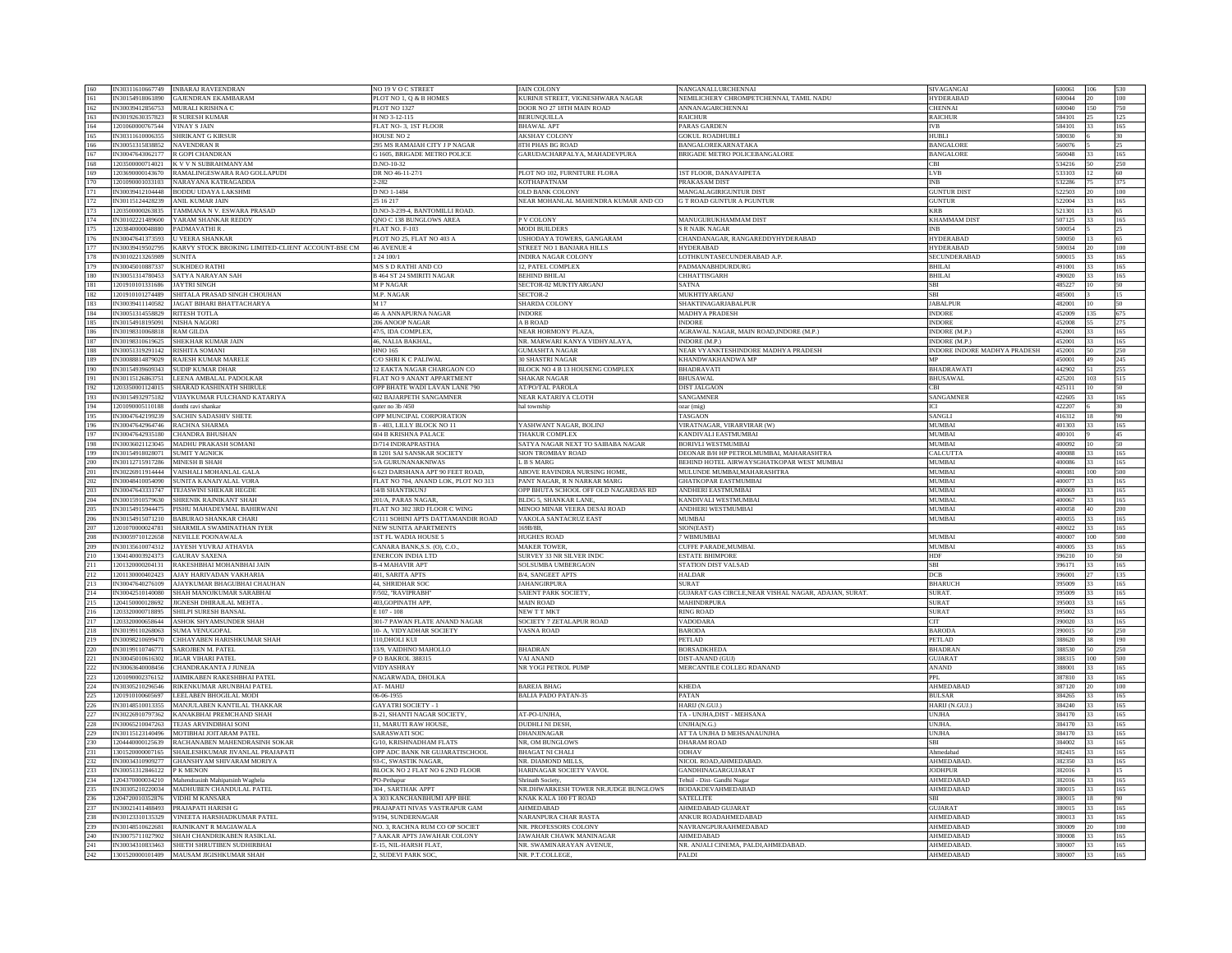| 243        |                                | IN30097410652572 MAKWANA AMRUTLAL           | KAILASH BHAVAN,                         | КНАДРІТН.                             | <b>RAJULA</b>                                                | <b>RAJULA CITY</b>             | 365560           |     |            |
|------------|--------------------------------|---------------------------------------------|-----------------------------------------|---------------------------------------|--------------------------------------------------------------|--------------------------------|------------------|-----|------------|
| 244        | 1201800000110166               | SHETH RAKESH AMRUTLAI                       | <b>PARESH SWEET MART</b>                | PANJARA POLE                          |                                                              | <b>BOTAD</b>                   | 364710           |     | 165        |
| 245        | IN30305210183573               | RAMESHKUMAR H KARELIYA                      | 501-A AKSHARDEEP COMPLEX                | SHASTRINAGAR                          | <b>BHAVNAGAR</b>                                             | <b>HAVNAGAR</b>                | 364003           |     | 165        |
|            |                                |                                             |                                         |                                       |                                                              |                                |                  |     |            |
| 246        | 1202890000864870               | ANIL NANUBHAI CHAUHAN                       | BLOCL NO 99                             | <b>JUNA SINGALIYA</b>                 | <b>BHARATNAGAR</b>                                           | BOI                            | 364002           |     | 165        |
| 247        | IN30154917656142               | <b>TARAMATI N SHAH</b>                      | 202 TRISHALA APPT                       | <b>GEETA CHOWK</b>                    | OPP SHETRUNJAY HILLBHAVNAGAR                                 | <b>BHAVNAGAR</b>               | 364001           | 33  | 165        |
| 248        | IN30097410716654               | PANKAJ RAMNIKLAL SHAH                       | NEMINATH APPARTMENT.                    | BLOCK NO. 14. PATEL PARK              | SUBHASHNAGAR, BHAVNAGAR                                      | BHAVNAGAR                      | 364001           | 33  | 165        |
| 249        | IN30199110083965               | MEENABEN B. SHAH                            | LAXMI APPTARTMENT                       | NR. SWAMINARAYAN GURUKOOL             | SARDAR NAGARBHAVNAGAR                                        | <b>BHAVNAGAR</b>               | 364001           |     | 165        |
| 250        | 1201060000956346               | MINAXIBEN NILKANTHBHAI BHATT                | PLOT NO 2238 A/10                       | SRI LEKHA SOCIETY                     | <b>HILL DRIVE</b>                                            | :BS                            | 364001           |     | 165        |
| 251        | IN30097411608891               | SHETH DISHA HARISHBHAI                      | DIWAN PARA,                             | PANJARA POL STREET.                   | WANKANER                                                     | WANKANER                       | 363621           |     | 165        |
| 252        | IN30097410633199               | PATEL TUSHAR M.                             | TALAV STREET                            | NR. SITA GATE                         | <b>DHRANGADHRA</b>                                           | DHRANGADHRA                    | 363310           | 133 | 165        |
|            |                                |                                             |                                         |                                       |                                                              |                                |                  |     |            |
| 253        | IN30097410633164               | RANJANBEN HARJIBHAI PATEL                   | <b>NARSI PARA</b>                       | B/H. SWAMI NARAYAN TEMPLE,            | DHRANGADHRA                                                  | <b>HRANGADHRA</b>              | 363310           | 33  | 165        |
| 254        | IN30097411635955               | <b>SWEETY N SHAH</b>                        | . PANSHIL SOCIETY                       |                                       | SURENDRANAGAR                                                | SURENDRANAGAR                  | 363001           |     | 165        |
| 255        | IN30115124057035               | ARVIND BHAGVANJI PATEL                      | - 15, ANURAG NAGAR                      | <b>GHCL COLONY</b>                    | SUTRAPADA, GUJARAT                                           | <b>/ERAVAL</b>                 | 362275           |     | 165        |
| 256        |                                | IN30097411663250 SUDHIRBHAI P KATHI         | <b>GEETA NAGAR-2,</b>                   | AIR PORT ROAD,                        | <b>KESHOD</b>                                                | KESHOD.                        | 362220           |     | 165        |
| 257        | 1202670000021941               | SAROJBEN PARSHOTTAM GHUNJARIA               | TIRTH-B                                 | <b>BLOCK NO.803</b>                   | <b>JANJARDA ROAD</b>                                         | UCO                            | 362001           | 33  | 165        |
| 258        | IN30103924138509               | <b>JAWAHAR J SHETH</b>                      | DARSHAN 202 2ND FLOOR                   | <b>NEAR VIRAL BAUG</b>                | PALACE ROADJAMNAGAR                                          | AMNAGAR                        | 361008           | 33  | 165        |
|            |                                |                                             |                                         |                                       |                                                              |                                |                  |     |            |
| 259        | IN30039412696706               | <b>AMIT MEHTA</b>                           | ARIHANT KRUPA OPP SATYA SAI             | SCHOOL PALACE ROAD                    | <b>JAMNAGAR</b>                                              | AMNAGAR                        | 361008           | 33  | 165        |
| 260        | 1203440000727600               | KOTHARI BHAVINI MAULIK                      | 11-SAHYOG APPT.                         | 11 PATEL COLONY                       | <b>BEDI BUNDER</b>                                           | AMNAGAR                        | 361008           |     | 165        |
| 261        | 1201320000884642               | DHIRAJLAL BABULAL SHETH                     | <b>GANDHI STEET</b>                     | <b>JODIYA</b>                         |                                                              | AMNAGAR                        | 361006           |     | 165        |
| 262        | 1201800000112505               | NEMISH JITENDRAKUMAR DOSHI                  | <b>GAJAR FALI</b>                       | <b>OPP RAM KUVA</b>                   |                                                              | <b>JAMNAGAR</b>                | 361001           | 33  | 165        |
| 263        | 1201800000136687               | NAYNA VINODKUMAR KOTAK                      | LANGHAWAD DHARIA                        | NR.HANUMAN TEMPLE                     |                                                              | AMNAGAR                        | 361001           | 33  | 165        |
| 264        | 1201200000029371               | <b>BABITA BIMAL GANDHI</b>                  | C/o SHAH RAICHAND DHARSHI               | NR JUMMA MASJID                       |                                                              | AMNAGAR                        | 361001           | 100 | 500        |
|            | IN30097410151572               |                                             |                                         |                                       |                                                              |                                |                  |     |            |
| 265        |                                | SHAH PRADIPKUMAR HIMATLAL                   | 1, AADINATH APPARTMENT,                 | B/H. D.K.V. COLLEGE                   | JAMNAGAR.                                                    | AMNAGAR                        | 361001           |     | 165        |
| 266        | IN30103924291452               | VRAJLAL MAGANLAL MAKADIA                    | NEAR GAYATRI TEMPLE                     | NATIONAL MACHINERY STORE              | VRUNDAVANJAMJODHPUR GUJARAT                                  | AMJODHPUR                      | 360530           |     | $100\,$    |
| 267        | 1201800000063642               | NATHAVANI MEHULKUMAR ARVINDBHAI             | <b>BLOCK NO 4 JAY COMPLEX</b>           | <b>BEHIND PANCHAYAT BUS STOP</b>      | <b>UNIVERSITY ROAD</b>                                       | <b>RAJKOT</b>                  | 360005           | 33  | 165        |
| 268        | IN30075711227849               | SHOBHANA JAYESHBHAI GHANVA                  | NEW GANDHINAGAR SOCIETY STREET NO 5     | 150 FT RING ROAD B/H BALAJI HALL      | NR SHREE RAM PARK JAY KHODIAR MAARAJKOT                      | <b>AJKOT</b>                   | 360004           | 33  | 165        |
| 269        | 1301990000170828               | ASHISH RAJESHBHAI THUMMAR                   | 3 RANCHOD NAGAR SOC                     | <b>JALARAM</b>                        |                                                              | RAJKOT                         | 360003           | 33  | 165        |
| 270        | 1203440000745985               | VINODBHAI JIVARAJBHAI GINOYA                | MANGLAM 1                               | <b>GANDHI SMRUTI SOCIETY</b>          | PEDAK ROAD                                                   | <b>ULSAR</b>                   | 60003            |     | 165        |
|            |                                |                                             |                                         |                                       |                                                              |                                |                  |     |            |
| 271        | IN30097410039589               | RAWAL JAXA SURASHBHAI                       | 101/C, ARIHANT APPT.,                   | NEAR RAJKARAN BLDG.                   | SADAR BAZAR, RAJKOT.                                         | RAJKOT                         | 360001           |     | 165        |
| 272        | IN30103924486192               | DHANESH SHIVLAL GANDHI                      | <b>UIJAM APARTMENT BLOCK NO 103</b>     | MIL PARA STREET NO 3 CORNER           | KANTA STRI VIKAS GRUH ROADRAJKOT                             | <b>RAJKOT</b>                  | 360001           | 18  | 90         |
| 273        |                                | 1301990000024155 DAMYANTI DINKARRAI SAMNANI | 56, PARESH                              | MUNICIPLE STAFF SOCIETY               | <b>KISANPARA</b>                                             | RAJKO <sub>1</sub>             | 360001           | 33  | 165        |
| 274        | 1203350001098708               | <b>LATA LALWANI</b>                         | 17 E 710                                | <b>CHOPASANI HOUSING BOARD</b>        |                                                              | VJB                            | 342008           | 33  | 165        |
| 275        | IN30088814638147               | NAVRATAN KHAJANCHI                          | ARIHANT PAPAD UDYOG,                    | MUKIM BOTHRA KA MOHALLA               | <b>BIKANERRAJASTHAN</b>                                      |                                | 334005           |     | 165        |
| 276        | IN30133019660285               | <b>GOPI BALLABH BAGRI</b>                   | C/O SHYAM LAL BAGRI                     | TELIWARA CHOWK                        | <b>BIKANER</b>                                               | <b>HKANER</b>                  | 334005           |     | 165        |
| 277        |                                | 1201770100708392 RANJAN KHAJANCHI           |                                         |                                       |                                                              | <b>BIKANER</b>                 | 334005           | 33  | 165        |
|            |                                |                                             | C/O MANIK CHAND KESRI CHAND             | MUKIM BOTHRA KA MOHALLA               |                                                              |                                |                  |     |            |
| 278        | 1204490000011014               | LALITA DEVI CHANDAK                         | <b>C/O MEGH RAJ CHANDAK</b>             | 778. BEHIND 15 NO. SCHOOL             | <b>OUTSIDE JASSUSAR GATE</b>                                 | <b>IKANER</b>                  | 334004           | 33  | 165        |
| 279        |                                | IN30177411336190 MEENA DEVI VYAS            | <b>W/O RAMESH KUMAR</b>                 | OUT SIDE DHARAM NAGAR DWAR            | <b>BIKANER</b>                                               | <b>BIKANER</b>                 | 334004           | 33  | 165        |
| 280        | 1201210100519540               | <b>HEMANT MEHTA</b>                         | BEHIND SUBODH MODEL SCHOOL              | <b>SUBHASH PURA</b>                   |                                                              | CO                             | 334001           |     | 150        |
| 281        | IN30045013836925               | <b>MANIK CHAND SURANA</b>                   | 268/269 GANGA SCHOOL KE PASS            | NEW LINE NR DAGA SCHOOL KE PASS       | <b>BIKANERRAJASTHAN</b>                                      | BIKANEF                        | 334001           |     | 165        |
| 282        | 1204490000011242               | DAULAT RAM CHANDAK                          | <b>S/O MEGH RAI CHANDAK</b>             | 777 BEHIND 15 NO SCHOOL O/S           | <b>JASSUSAR GATE</b>                                         | <b>BIKANER</b>                 | 334001           | 133 | 165        |
| 283        | 1201770100210479               | <b>SARLA DEVI SUROLIA</b>                   | <b>WARD NO-3</b>                        | 114, SUROLIA KA MOHLLA                | DIST-JHUNJHUNU, MUKUNDGARH                                   | <b>SBJ</b>                     | 333705           | 33  | 165        |
|            |                                |                                             |                                         |                                       |                                                              |                                |                  |     |            |
|            |                                |                                             |                                         |                                       |                                                              |                                |                  |     |            |
| 284        | IN30039410212630 RAJEEV SAXENA |                                             | $D-11$                                  | <b>BASANT BIHAR</b>                   | SIKARRAJASHTAN                                               | <b>SIKAR</b>                   | 332001           | 33  | 165        |
| 285        | 1204370000048255               | Uma Maroo                                   | Ward No.- 28                            | Bharech Marg.                         |                                                              | <b>DBC</b>                     | 332001           |     | 100        |
|            | IN30105510144212               | ASHOK KUMAR KANJOLIA                        | A-2, NEW COLONY                         | <b>GUMANPURA</b>                      | KOTA                                                         | <b>KOTA</b>                    | 324007           |     | 165        |
| 286        | IN30105510171925               | <b>RAKESH KUMAR JAIN</b>                    | 74-B TALWANDI                           |                                       |                                                              | <b>KOTA</b>                    | 324005           | 33  |            |
| 287        |                                |                                             |                                         |                                       | <b>KOTA</b>                                                  |                                |                  |     | 165        |
| 288        | IN30105510170884               | <b>ARTI JAIN</b>                            | 74 B                                    | <b>TALWANDI</b>                       | <b>KOTA</b>                                                  | KOTA                           | 324005           | 33  | 165        |
| 289        | IN30045012045049               | <b>MEENA BAYA</b>                           | 448 BHOPALPURA                          | <b>SHASTRI CIRCULE</b>                | <b>UDAIPUR</b>                                               | <b>UDAIPUE</b>                 | 313001           | 33  | 165        |
| 290        | 1202890000401797               | SHASHI KALA GOKHRU                          | K-11                                    | <b>BAPU NAGAR</b>                     |                                                              | OR                             | 311001           |     | 50         |
| 291        | IN30045011133255               | SARITA SARDA                                | <b>A-9 TILAK NAGAR</b>                  | <b>JAIPUR ROAD</b>                    | MADANGANJ KISHANGARH                                         | MADANGANJ KISHANGARH           | 305801           |     | 165        |
| 292        | IN30133020771656               | SIDDHI MEHRA                                | H NO 1 CHAND BHAWAN                     | <b>KALA BAGH</b>                      | AIMER(RAI)                                                   | AIMER(RAI)                     | 305001           | 40  | 200        |
| 293        | 1202470000395596               | <b>RAM KRISHN SHARMA</b>                    | <b>SHIV COLONY</b>                      |                                       | DAUSA 171                                                    | <b>HANUMANGARH</b>             | 303303           | 33  | 165        |
|            | 1202470000031429               | <b>RAM MANOHAR AKAR</b>                     |                                         | <b>JAIPUR ROAD</b>                    |                                                              |                                | 303303           |     | 15         |
| 294        |                                |                                             | AKAR SADAN SAITHAL MODE                 |                                       |                                                              |                                |                  |     |            |
| 295        | 1201770100073445               | SAJJAN KUMAR SHARMA                         | C/O. GRASIM CEMENT                      | <b>MOHANPURA</b>                      | <b>DISST-JAIPUR</b>                                          | ICO                            | 303108           |     | 50         |
| 296        |                                | IN30001110276476 DR B K AGRAWAL             | $74\ \mathrm{B}$                        | JAWAHAR NAGAR COLONY                  | NEAR GLASS FACTORYTONK ROAD JAIPUR                           | JAIPUR                         | 302018           |     | 165        |
| 297        | IN30116030046657               | RAMILLAL AGARWAL                            | R.7                                     | <b>MANDIR MARG</b>                    | SUBHASH NAGARIAIPUR                                          | <b>JAIPUR</b>                  | 302016           | 33  | 165        |
| 298        |                                | 1203660000021462 KAMLA DEVI AGARWAL         | <b>B-7, SUBHASH NAGAR</b>               | <b>SHASTRI NAGAR</b>                  | NEAR GOYAL HOSPITAL                                          | aipur                          | 302016           | 33  | 165        |
| 299        | 1201770100166065               | <b>GIRIRAJ PRASAD GUPTA</b>                 | CHOMU HAVELI,                           | <b>GANGAPOLE</b>                      |                                                              | ЛK                             | 302002           | 33  | 165        |
| 300        | 1201770100372195               | USHA GUPTA                                  | 1288-5 CHOWKDI GANGAPOLE                | RAWAL JI KA BAZAR                     |                                                              | <b>BULSAF</b>                  | 302002           |     | 165        |
| 301        | IN30116030092615               | <b>SITARAM</b>                              | H NO. 927.                              | <b>BABA HARISHCHAND MARG</b>          | CHANDPOLE BAZARJAIPUR                                        | JAIPUR                         | 302001           |     | 165        |
|            | 1201770100044399               | <b>MANOLKUMAR SIRSWA</b>                    | 3449 NINDAR RAO JI KA RASTA             | 1 ST CROSSING CHANDPOLE BAZAR         |                                                              |                                | 302001           | 33  | 165        |
| 302        |                                |                                             |                                         |                                       |                                                              |                                |                  |     |            |
| 303        | 1203320001922018               | <b>VIJENDRA SINGH RATHORE</b>               | <b>B-100 SINGH BHOOMI</b>               | <b>KHATI PURA</b>                     |                                                              | <b>AIPUF</b>                   | 302001           | 33  | 165        |
| 304        | IN30047642922482               | <b>MANJU KHUNTETA</b>                       | HOUSE 763                               | JAT KE KUEWA KA RASTA                 | CHAND POLE BAZARJAIPUR                                       | <b>AIPUR</b>                   | 302001           |     | 165        |
| 305        | 1201770100795691               | SHILPI KHANDELWAL                           | 99, ALKA PURI                           |                                       |                                                              | <b>SOR</b>                     | 301001           |     | 165        |
| 306        | IN30112716891794               | <b>DINESH KUMAR</b>                         |                                         | <b>SANJAY NAGAR</b>                   | OPP. RAILWAY STATION, ALWAR                                  | JAIPUR                         | 301001           |     | 165        |
| 307        | IN30100610110195 MAYANK GOEI   |                                             |                                         |                                       | <b>IHANSI</b>                                                | <b>IHANSI</b>                  | 284002           | 133 | 165        |
|            | IN30045011064809               |                                             | 77, HINGAN KATRA                        | <b>STREET NO-1</b>                    |                                                              |                                | 248001           | 100 | 500        |
| 308        |                                | KAMALA KASHYAP                              | HOUSE NO-16/1                           |                                       | RAJENDRA NAGARDEHRADUN                                       | DEHRADUN UTTARANCHAL           |                  |     |            |
| 309        |                                | IN30226910885178 PAVAN VARSHNEY             | PHASE-2, B-10                           | TATA CHEMICALS TOWNSHIP,              | BABRALA, UTTAR PRADESH                                       | <b>BADAUN</b>                  | 242021           | 55  | 275        |
| 310        | IN30051316195062               | <b>ASHISH KUMAR</b>                         | <b>B4/71 VINAYKHAND</b>                 | <b>LUCKNOW</b>                        | UTTAR PRADESH                                                | <b>UCKNOW</b>                  | 226010           |     | 300        |
| 311        | IN30202534026953               | <b>JAIDEEP SINGH</b>                        | C/O DR JUNEJA CLINIC                    | 118/267                               | KAUSHAL PURIKANPUR                                           | <b><i>ANPUR</i></b>            | 208012           |     | 25         |
| 312        | IN30154953066546               | <b>GURKIRPAL SINGH BAJAJ</b>                | HOUSE NO-96 SECTOR-28                   | <b>ARUN VIHAR</b>                     | NR BRAHAMPUTRA SHOPPING CPLX SEC-37NOIDA GAUTAM BUDDHA NAGAR | <b>NOIDA</b>                   | 201303           |     | 25         |
| 313        |                                | IN30167010000244 MANISH AGRAWAL             | 16 A/205                                | <b>HIG</b>                            | VASUNDHRAGHAZIABAD(U.P)                                      | <b>NEW DELHI</b>               | 201010           |     | 165        |
| 314        | IN30020610074518 SUSHMA NIGAM  |                                             | $R-40$                                  |                                       |                                                              | <b>JTTAR PRADESH</b>           | 201001           | 33  |            |
| 315        | IN30045010347137               |                                             |                                         | RAJKUNJ, RAJ NAGAR                    | <b>GHAZIABADUTTAR PRADESH</b>                                |                                |                  |     | 165<br>125 |
|            |                                | <b>ATUL KHANNA</b>                          | 256-A SHIPRA SUN CITY                   | <b>INDIRA PURAM</b>                   | GHAZIABAD                                                    | <b>UCKNOW</b>                  | 201001           |     |            |
| 316        | IN30001110766360               | <b>GURPREET ARORA</b>                       | H <sub>NO</sub> 9A                      | SECTOR-44A                            | ARMY FLATS, CHANDIGARH                                       | <b>HANDIGARH</b>               | 160047           |     | 100        |
| 317        |                                | 1203350001397346 IITENDER KUMAR             | $382 - 1$ .                             | <b>MODEL TOWN</b>                     |                                                              | <b>HDF</b>                     | 132103           | 60  | 300        |
| 318        | IN30018311867305               | NEERU MALHOTRA                              | <b>61 SUKH DEV NAGAR</b>                | PANIPAT                               | <b>HARYANA</b>                                               | <b>ANIPAT</b>                  | 132103           | 300 | 1500       |
| 319        | 1201130000422558               | <b>KUMUD</b>                                | HOUSE NO-77                             | SECTOR -8, PART -II                   | <b>URBAN ESTATE</b>                                          | 'NB                            | 132001           | 20  | 100        |
| 320        | IN30236510343030               | ANITA                                       | H.NO.538,                               | V.P.O- KURAR,                         | TEHSIL- GANNAUR, DISTT. SONEPAT, HARYANA                     | ELHI                           | 131039           |     | 165        |
|            |                                |                                             |                                         |                                       |                                                              |                                |                  |     |            |
| 321        | 1204180000061458               | MADHUSUDAN JINDAL                           | H.NO. 1907                              | SECTOR-12                             |                                                              | SONEPAT                        | 131001           |     | 165        |
| 322        | 1204180000061312               | <b>KRISHNA DEVI</b>                         | H NO 1907                               | SECTOR-12                             |                                                              | <b>SONEPAT</b>                 | 131001           | 133 | 165        |
| 323        | IN30039415103027               | <b>CHANDRA MOHAN</b>                        | H NO-195/                               | <b>WARD NO-4</b>                      | SHANKER-MARKETCHARKHI-DADRI                                  | HARKHI-DADRI                   | 127306           | 33  | 165        |
| 324<br>325 | IN30294310043236 SUMAN GUPTA   | IN30094010102043 RAJENDER PARSHAD SHARMA    | <b>H.NO-11</b><br><b>V.PO.NATHU WAS</b> | <b>MANGAL MARKET</b><br>DISTT-BHIWANI | MAIN BAZARCHARKHI DADRI                                      | <b>HARKHI DADRI</b><br>BHIWANI | 127306<br>127021 | 33  | 165<br>165 |